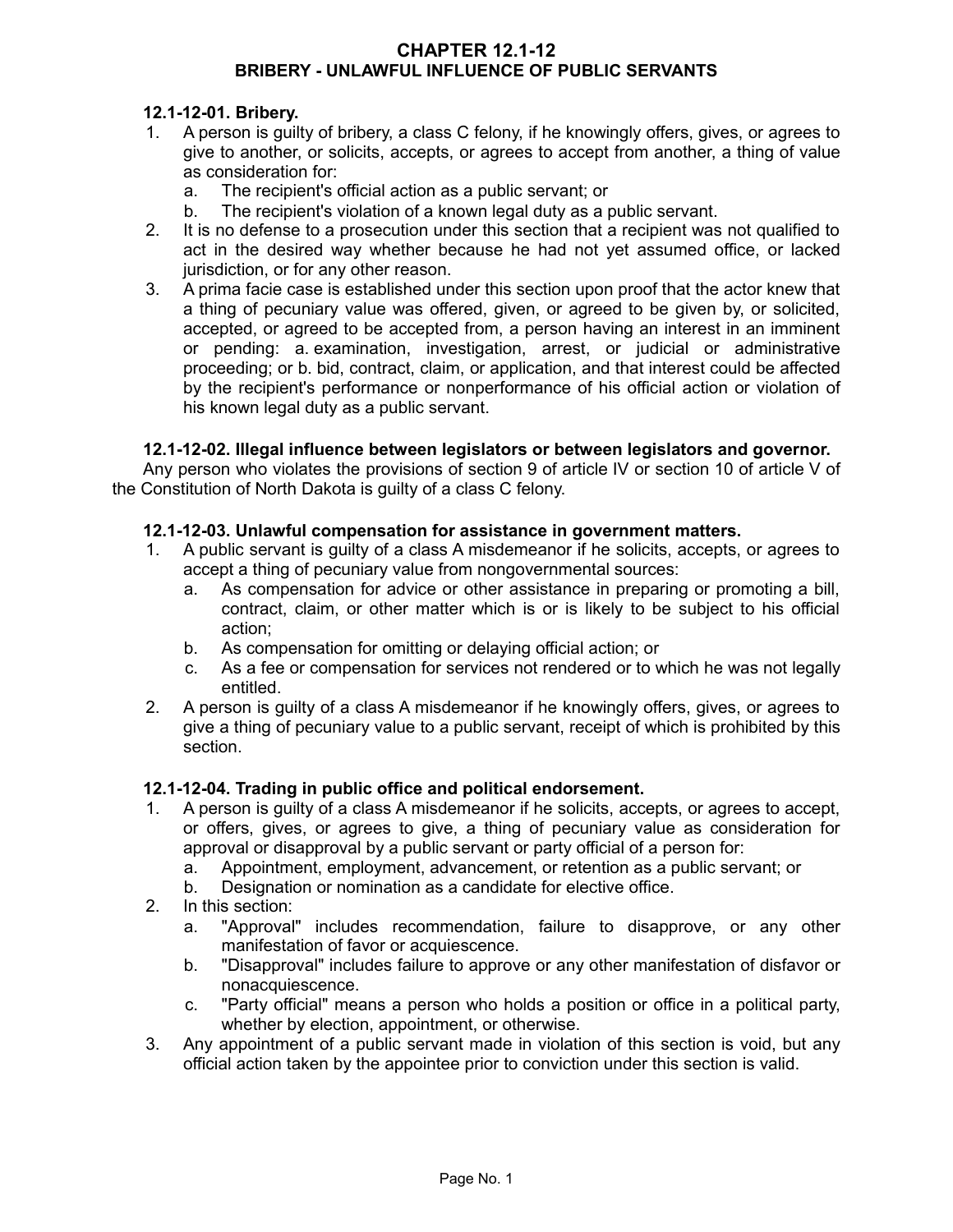# **12.1-12-05. Trading in special influence.**

A person is guilty of a class A misdemeanor if he knowingly offers, gives, or agrees to give, or solicits, accepts, or agrees to accept, a thing of pecuniary value for exerting, or procuring another to exert, special influence upon a public servant with respect to his legal duty or official action as a public servant. "Special influence" means power to influence through kinship or by reason of position as a public servant or party official, as defined in section 12.1-12-04.

# **12.1-12-06. Threatening public servants.**

- 1. A person is guilty of a class C felony if that person threatens harm to a public servant with intent to influence the public servant's official action as a public servant in a pending or prospective judicial or administrative proceeding held before the public servant, or with intent to influence the public servant to violate the public servant's duty as a public servant.
- 2. A person is guilty of a class C felony if, with intent to influence another's official action as a public servant, the person threatens:
	- a. To commit any crime or to do anything unlawful;
	- b. To accuse anyone of a crime; or
	- c. To expose a secret or publicize an asserted fact, whether true or false, tending to subject any individual, living or deceased, to hatred, contempt, or ridicule, or to impair another's credit or business repute.
- 3. a. A person is guilty of an offense if the person files any lien or encumbrance against real or personal property of a public servant if that person knows or has reason to know the lien or encumbrance is false or contains any materially false or fraudulent statement or representation.
	- b. An offense under this subsection is a class A misdemeanor, unless the person previously pled guilty or had been convicted under this subsection on two or more occasions, in which event the offense is a class C felony.
- 4. It is not a defense to a prosecution under this section that an individual whom the actor sought to influence was not qualified to act in the desired way whether because the individual had not yet assumed office, or lacked jurisdiction, or for any other reason.

## **12.1-12-07. Sports bribery.**

- 1. A person is guilty of a class C felony if, with intent to prevent a publicly exhibited sporting contest from being conducted in accordance with the rules and usages purporting to govern it, he:
	- a. Confers, offers, or agrees to confer any benefit upon, or threatens any harm to, a participant, official, or other person associated with the contest; or
	- b. Tampers with any person, animal, or thing.
- 2. A person is guilty of a class C felony if he knowingly solicits, accepts, or agrees to accept any benefit, the giving of which is prohibited under subsection 1.
- 3. A "publicly exhibited sporting contest" is any contest in any sport, between individual contestants or teams of contestants, the occurrence of which is publicly announced in advance of the event.
- 4. The status of the contestant as amateur or professional is not material to the commission of the offense described in this section.

## **12.1-12-08. Commercial bribery.**

- 1. A person is guilty of a class C felony if he:
	- a. Confers, agrees, or offers to confer any benefit upon an employee or agent without the consent of the latter's employer or principal, with intent to influence his conduct in relation to his employer's or principal's affairs; or
	- b. Confers, agrees, or offers to confer any benefit upon any fiduciary without the consent of the beneficiary, with intent to influence the fiduciary to act or conduct himself contrary to his fiduciary obligation.